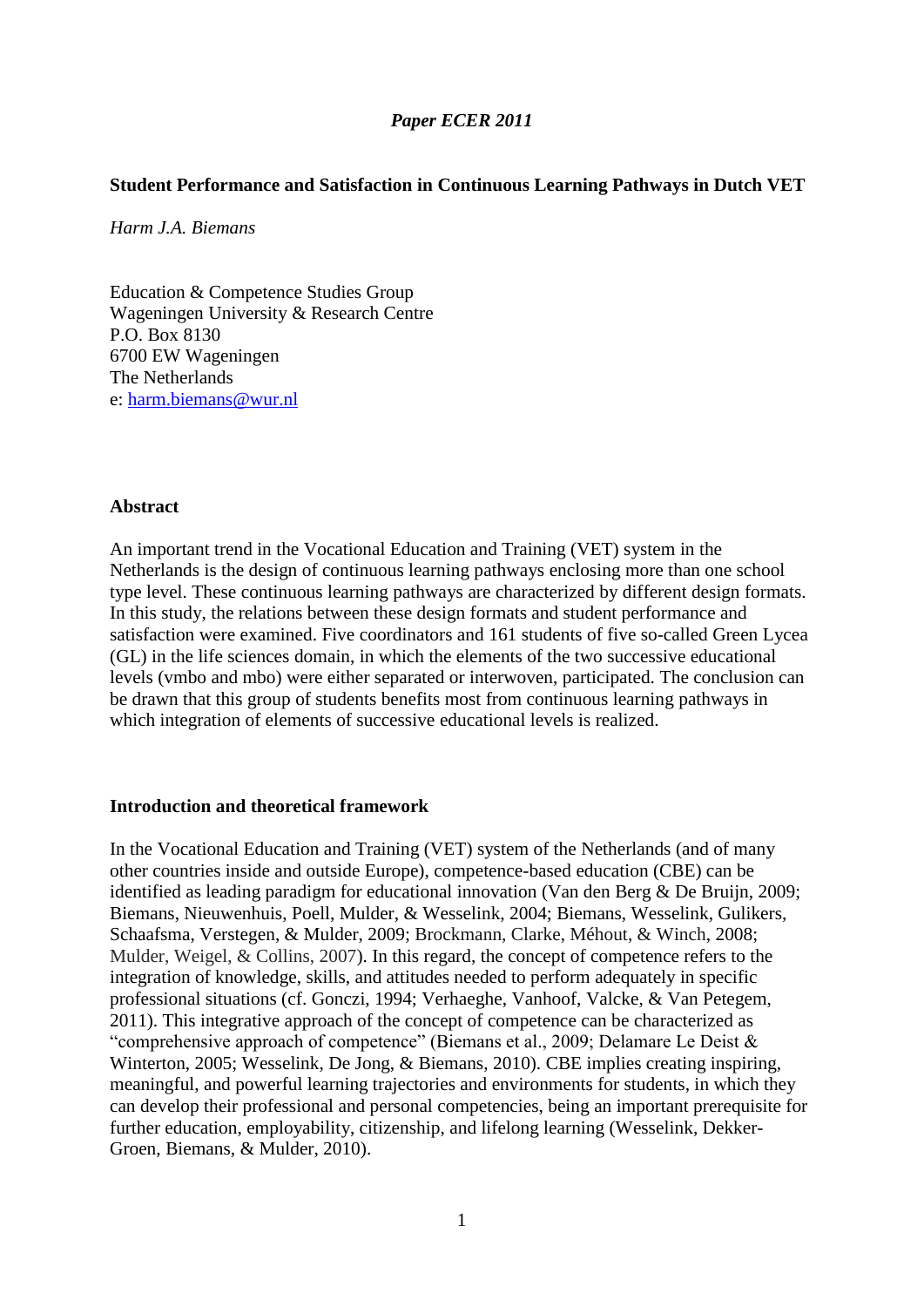Another VET trend, stimulated by governmental policy in the Netherlands through experimental pilots (Dutch Ministry of Education, Culture and Science, 2005), is the design of continuous learning pathways to foster and streamline the development of students' competencies (Kuijpers, Badon Ghijben, Van Eijden, & Sprinkhuizen, 2010). Continuous learning pathways show for particular competence areas or subjects the curriculum continuity and sequence over a period of several to many years, enclosing more than one school or training type (Schoonenboom & Oud, 2006). Through continuous learning pathways, students' learning processes at the different school type levels are supposed to be more strongly related and attuned to each other than before, when the various successive school types were more like separate worlds to the students. Continuous learning pathways are supposed to result in:

- Substantial decrease of dropout rates;
- Increase of student qualification levels (more students with diplomas corresponding with higher educational levels);
- Increase of tailor-made learning pathways (reducing study time and preventing overlap);
- Higher student motivation and satisfaction;
- More efficient learning pathways with a high degree of involvement of the corresponding economic sectors (Dutch Ministry of Education, Culture and Science, 2005).

In the Dutch VET system, continuous learning pathways can connect different successive levels of the column: pre-vocational secondary education (vmbo), secondary vocational education (mbo), and/or higher (professional) education (hbo/wo). Some of these continuous learning pathways are especially designed to serve the learning needs of particular groups of students with specific characteristics. For example, the so-called Green Lyceum (GL) variants in the domain of vocational education in the life sciences, covering vmbo and mbo levels in five or six years instead of the regular eight years, are especially designed for students who are both characterized by relatively high cognitive levels and a preference for practical, profession-related assignments related to the "green" domain. These continuous learning pathways are characterized by different design formats in terms of underlying educational philosophy, curriculum set-up, educational design, etc. Up until now, it is unclear how these differences in design format are related to students' performance in these GL learning trajectories and to their satisfaction.

Therefore, in this study, the relations between these design formats and student performance and satisfaction were examined. Students in different study years participated in the research. This study was designed to answer the following research questions:

- 1. What differences can be found between various GL types in terms of student performance (and to what extent do these differences depend on study year)?
- 2. What differences can be found between various GL types in terms of student satisfaction (and to what extent do these differences depend on study year)?

### **Method**

### *Participants*

In this study, five Green Lycea (GL), which had started in 2007 and 2008, were studied. In total, 161 students (89 boys; 72 girls) in their first (n=85) or second (n=76) GL study year participated. Students were distributed over the five GL as follows: GL1: n=34; GL2: n=29; GL3: n=40; GL4: n=23; en GL5: n=35. Moreover, the coordinators of the five GL were questioned to collect information on the design format of their own Green Lyceum.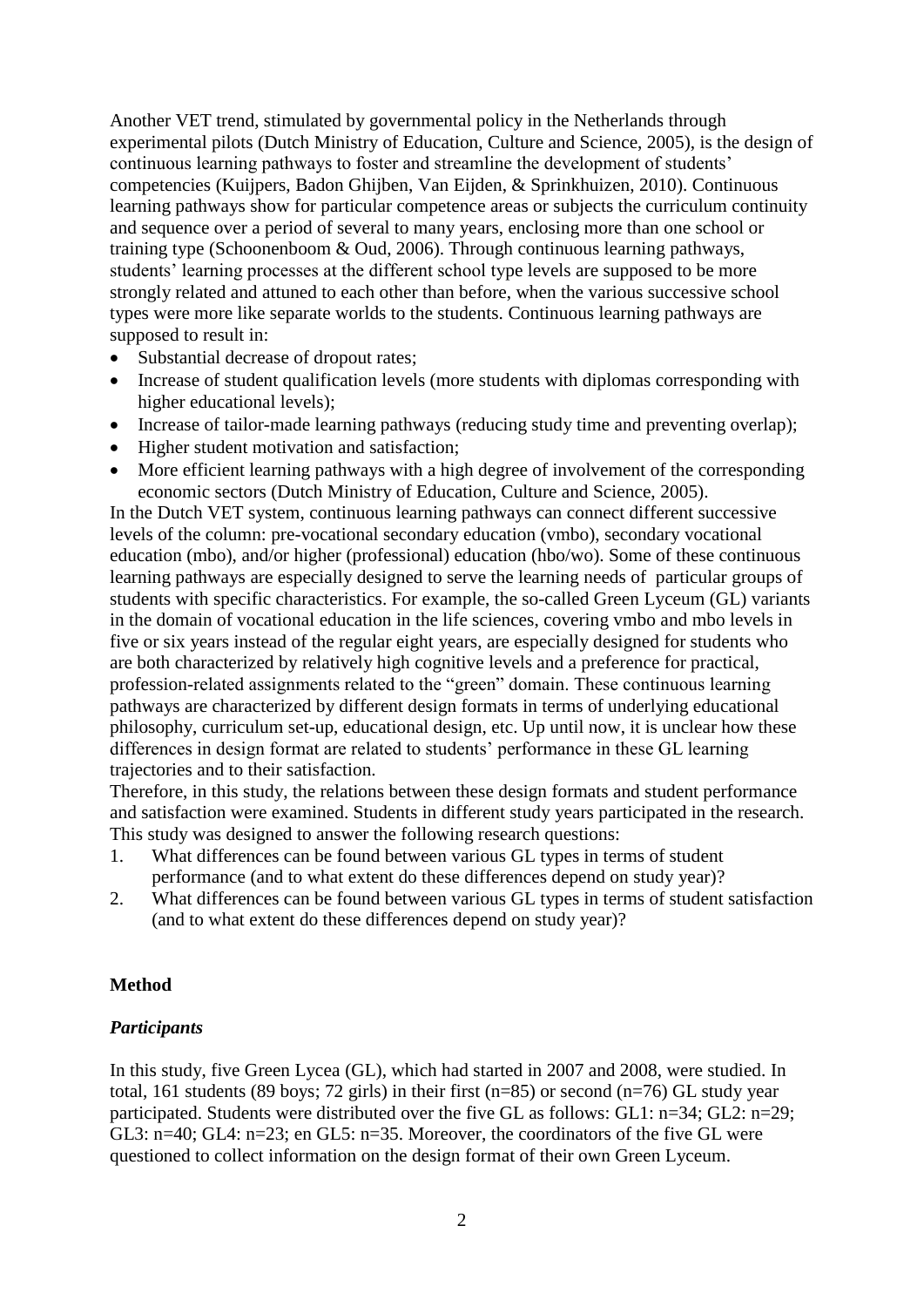# *GL types*

In Table 1, specific attention is given to the extent and way of integration of vmbo and mbo elements as essential and discriminating educational design characteristics of the GL. Two different design formats were identified: these two design formats could be labeled as Separate (GL2 en GL4; n=52) and Interwoven (GL1, GL3 en GL5; n=109), referring to the degree to which elements of the two educational levels vmbo and mbo were integrated in the educational program. This difference in degree of integration was the most striking difference between the various GL. For each of the GL, the choice for one of the two specific design formats had been made deliberately.

| <b>GL</b> characteristics                                                                  | <b>Separate</b>  | <b>Interwoven</b> |
|--------------------------------------------------------------------------------------------|------------------|-------------------|
| GL can be typified as<br>a unique school type<br>(different from regular)<br>$vmbo - mbo)$ | No.              | Yes               |
| Integration of mbo in<br>vmbo                                                              | To a low extent  | To a high extent  |
| Sharp distinction<br>between vmbo and<br>mbo                                               | To a high extent | To a low extent   |

Table 1 Different GL design formats

# *Instruments*

To measure the students' performance, their mean grade in the study year 2009-2010 was calculated, being their mean score over nine subjects taught at each Green Lyceum (Dutch language, English language, German language, mathematics, biology, physics and chemistry, human and society, economics, and professional orientation in the "green" domain). Their satisfaction was measured by a student questionnaire consisting of several underlying scales (cf. Rovers, Van der Neut, Teurlings, & Den Boer, 2010) with sufficient to good reliability coefficient values (Cronbach's Alpha): Motivation for School (2 items;  $\alpha$ =0.70), School Well-Being (15 items;  $\alpha=0.82$ ) and School Satisfaction (3 items;  $\alpha=0.74$ ). With each item, students had to indicate their own opinion on a 5-point Likert scale. For each scale, a mean score was calculated for each student (a high mean score corresponded with a high degree of student satisfaction and a low mean score with a low degree of satisfaction).

# *Data analysis*

To answer the first research question, an ANOVA was carried out with the independent variables GL Type (Separate, Interwoven) and Study Year (1, 2) and the dependent variable students' Mean Grade 09-10.

For the second research question, a MANOVA was carried out with the same independent variables GL Type (Separate, Interwoven) and Study Year (1, 2) and students' mean scores on the student questionnaire scales Motivation for School, School Well-Being, and School Satisfaction as dependent variables.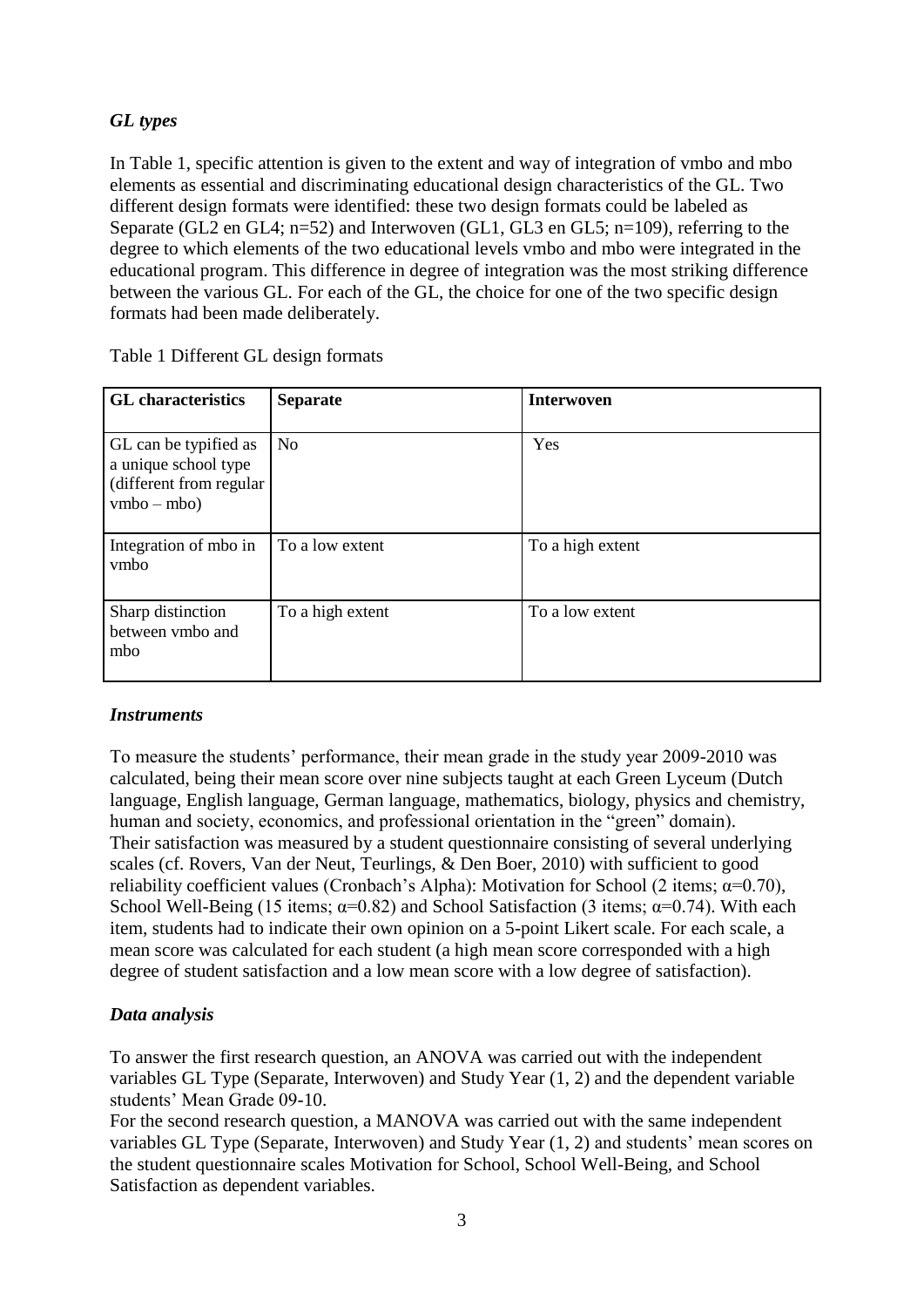### **Results**

### *Student performance*

With respect to student performance, a significant interaction effect was found between GL Type and Study Year (F(1,156)=8.65; p $\leq$ .005). The mean grades of students in the first and in the second study year in the GL Type Interwoven were comparable. In the GL Type Separate, however, second year students had lower mean grades than first year students (see Figure 1).



*Figure 1: Mean grades of students in the first (1) and second (2) study year in GL Types Separate (Series1) and Interwoven (Series2).*

#### *Student satisfaction*

With respect to the questionnaire data, significant main effects of GL Type were found for the scales School Well-Being (F(1,148)=5.73; p $\leq$ .05), School Satisfaction (F(1,148)=6.59; p≤.01), and -with a reservation- Motivation for School (F(1,148)=2.90; p≤.10). Students in the GL Type Separate had lower mean satisfaction scores on the three scales than students in the GL Type Interwoven (see Table 3). It should be noted, however, that both groups of students had positive mean satisfaction scores (higher than 3). The interaction effects between GL Type and Study Year were not significant for School Well-Being (F(1,148)=0.48; p=0.49) and School Satisfaction (F(1,148)=0.70;  $p=0.41$ ) and marginally significant for Motivation for School (F(1,148)=2.90;  $p \le 10$ ) (see Table 3).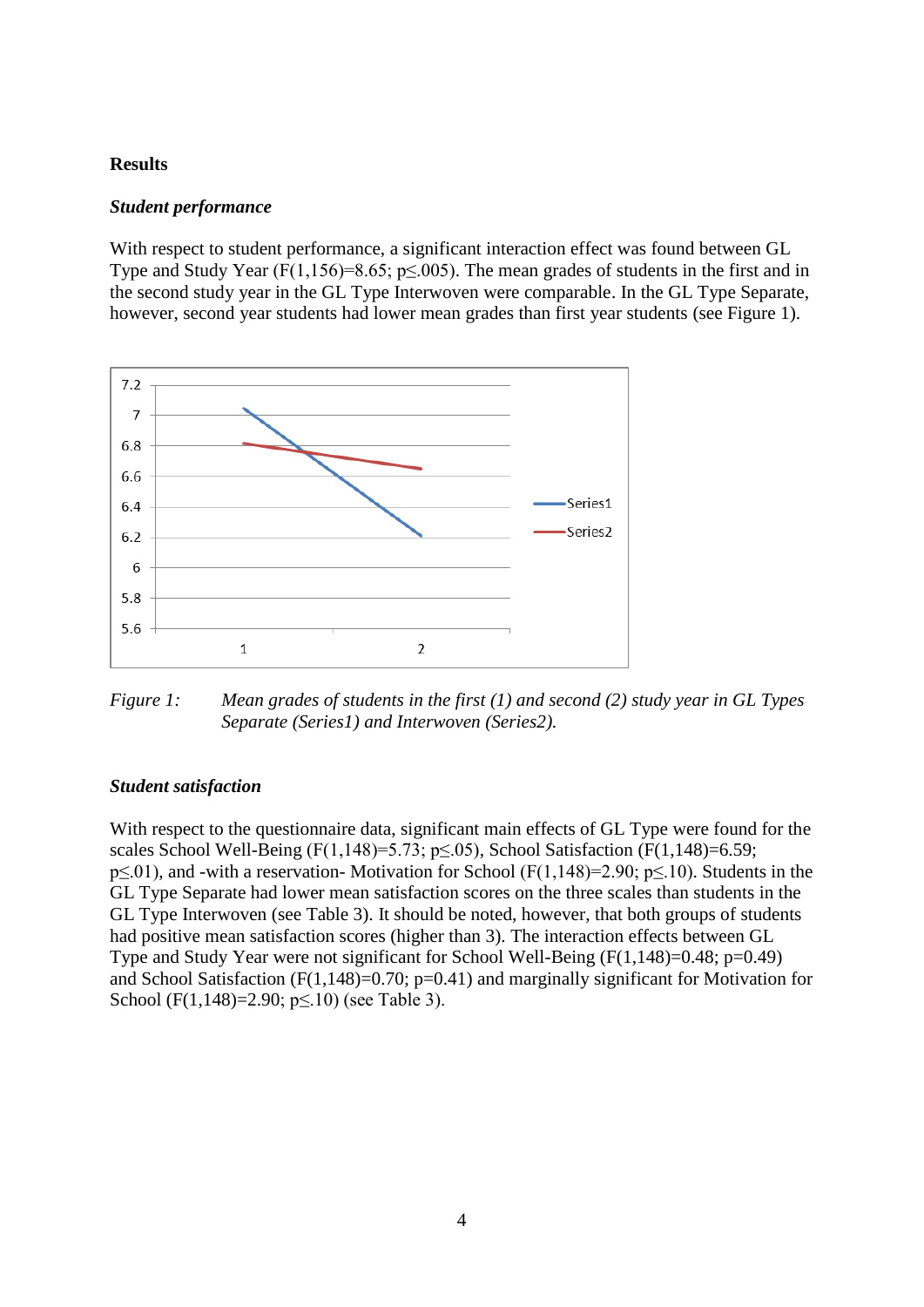### *Table 3: Mean scores on the scales Motivation for School, School Well-Being, and School Satisfaction of students in the first (1) and second (2) study year in GL Types Separate and Interwoven.*

|            |                | Motivation for | School Well-Being | <b>School Satisfaction</b> |
|------------|----------------|----------------|-------------------|----------------------------|
|            |                | School         |                   |                            |
|            |                | M              | M                 | M                          |
| Separate   |                |                |                   |                            |
|            | 1              | 4.42           | 3.72              | 3.88                       |
|            | $\overline{2}$ | 3.75           | 3.46              | 3.64                       |
|            |                |                |                   |                            |
|            | Total          | 4.11           | 3.60              | 3.77                       |
| Interwoven |                |                |                   |                            |
|            | 1              | 4.42           | 3.98              | 4.27                       |
|            | $\overline{2}$ | 4.16           | 3.61              | 3.84                       |
|            |                |                |                   |                            |
|            | Total          | 4.29           | 3.79              | 4.05                       |
| Total      |                |                |                   |                            |
|            | $\mathbf{1}$   | 4.42           | 3.90              | 4.14                       |
|            | $\overline{2}$ | 4.03           | 3.57              | 3.78                       |
|            |                |                |                   |                            |
|            | Total          | 4.23           | 3.73              | 3.96                       |

## **Conclusions**

Based on the results of this study, the conclusion can be drawn that GL types that can be typified as a unique school type (different from regular vmbo – mbo) and are characterized by integration of mbo elements in vmbo (GL type Interwoven) lead to higher student satisfaction scores than GL types characterized by a sharp distinction between vmbo and mbo (GL type Separate). Moreover, in GL types Separate, students in the second study year have lower mean grades than students in the first study year. Thus, there are rather strong indications that this specific group of students benefits most from continuous learning pathways in which vmbo and mbo elements are interwoven. Learning pathways in which vmbo and mbo are separated appear to lead to lower satisfaction scores and to lower performance in the longer term. Thus, to serve the learning needs of these students, it appears to be beneficial to design continuous learning pathways that can be characterized as a special school type in which integration of elements of the two successive educational levels is realized.

## **References**

Biemans, H., Nieuwenhuis, L., Poell, R., Mulder, M., & Wesselink, R. (2004). Competencebased VET in the Netherlands: background and pitfalls. *Journal of Vocational Education and Training, 56(4),* 523-538.

Biemans, H., Wesselink, R., Gulikers, J., Schaafsma, S., Verstegen, J., & Mulder, M. (2009). Towards competence-based VET: dealing with the pitfalls. *Journal of Vocational Education and Training, 61(3)*, 267-286.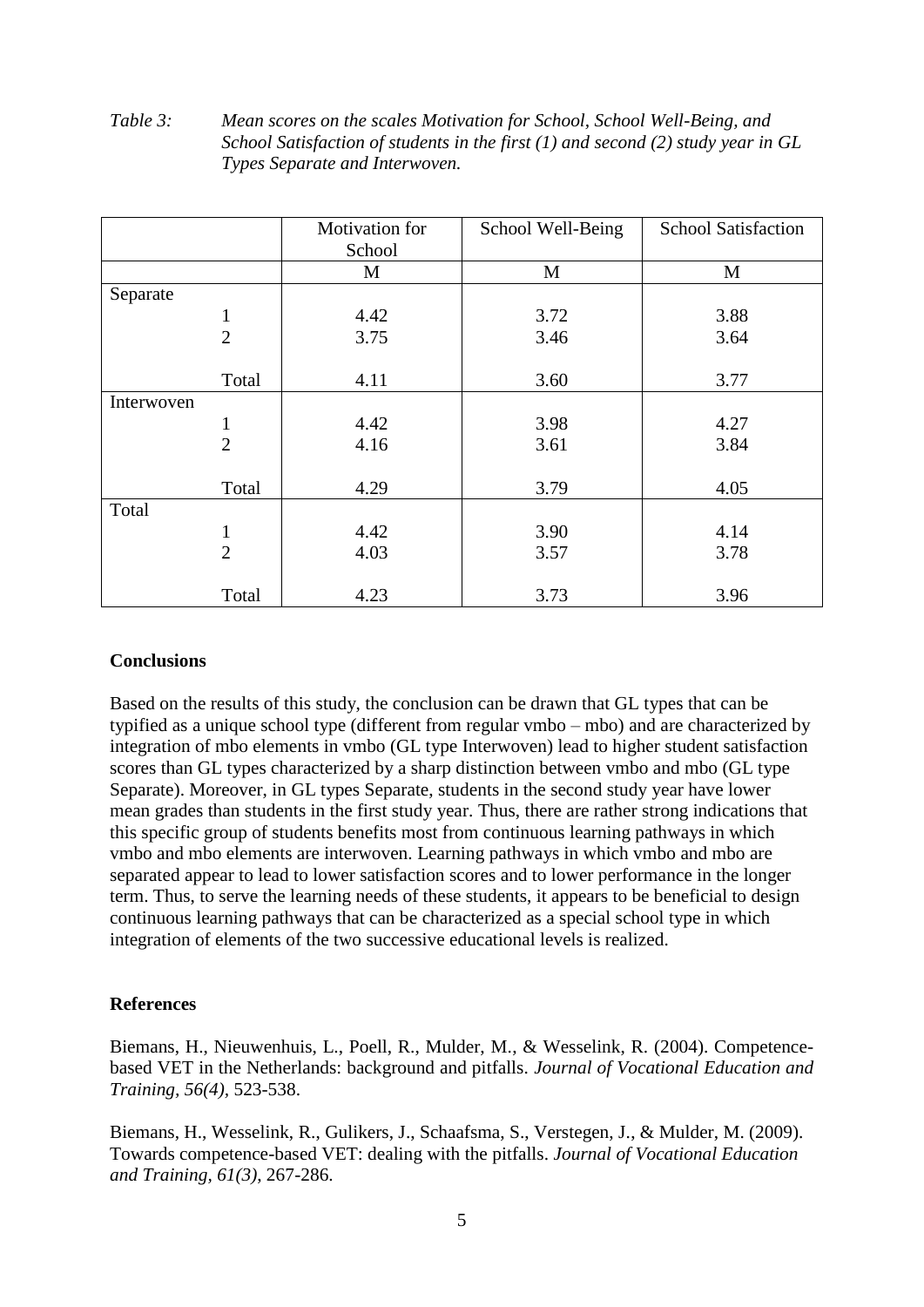Brockmann, M., Clarke, L., Méhout, P., & Winch, C. (2008). Competence-based vocational education and training (VET): the cases of England and France in a European perspective. *Vocations and Learning: Studies in Vocational and Professional Education, 1*, 227–244.

Delamare Le Deist, F. & Winterton, J. (2005). What is competence? *Human Resource Development International, 8*(1), 27-46.

Dutch Ministry of Education, Culture and Science (2005). *Vmbo: het betere werk* [Prevocational secondary education (vmbo): work of higher quality]. Den Haag: Ministerie van OCW.

Gonczi, A. (1994). Competency based assessment in the professions in Australia. *Assessment in Education: Principles, Policy & Practice, 1*(1), 27-44.

Kuijpers, M., Badon Ghijben, J., Van Eijden, M., & Sprinkhuizen, P. (2010). *De ontwikkeling van een doorlopende leerlijn vmbo-mbo* [The development of a continuous learning pathway pre-vocational secondary education (vmbo) - secondary vocational education (mbo)]. Driebergen: Het Platform Beroepsonderwijs.

Mulder, M., Weigel, T., & Collins, K. (2007). The concept of competence in the development of vocational education and training in selected EU member states. A critical analysis. *Journal of Vocational Education and Training,* 59(1), 67–88.

Rovers, M., Van der Neut, I., Teurlings, C., & Boer, P. den (2010). *Kernconcepten loopbaangerichte leeromgeving ROC West-Brabant: de webbased enquête* [Core concepts] career-directed learning environment ROC West-Brabant: The web-based questionnaire]. Tilburg: IVA beleidsonderzoek en advies.

Schoonenboom, J., & Oud, W. (2006). *Supporting curriculum development by visualizing a continuous learning pathway*. Proceedings of International Workshop in Learning Networks for Lifelong Competence Development, TENCompetence Conference. March 30th-31st, Sofia, Bulgaria: TENCompetence. Retrieved June 30th, 2006, from http://dspace.learningnetworks.org.

Van den Berg, N. & De Bruijn, E. (2009). *Het glas vult zich. Kennis over vormgeving en effecten van competentiegericht beroepsonderwijs; verslag van een review* [The glass is being filled. Knowledge on design and effects of competence-based vocational education: a review report]. Rotterdam/ Utrecht: Zadkine College/Hogeschool Utrecht/Universiteit Utrecht.

Verhaeghe, G., Vanhoof, J., Valcke, M., & Van Petegem, P. (2011). Effecten van ondersteuning bij schoolfeedbackgebruik [Effects of support of the use of school feedback]. *Pedagogische Studiën, 88*(2), 90-106.

Wesselink, R., De Jong, C., & Biemans, H.J.A. (2010). Aspects of competence-based education as footholds to improve the connectivity between learning in school and in the workplace. *Vocations and Learning: Studies in Vocational and Professional Education, 3(1)*, 19-38.